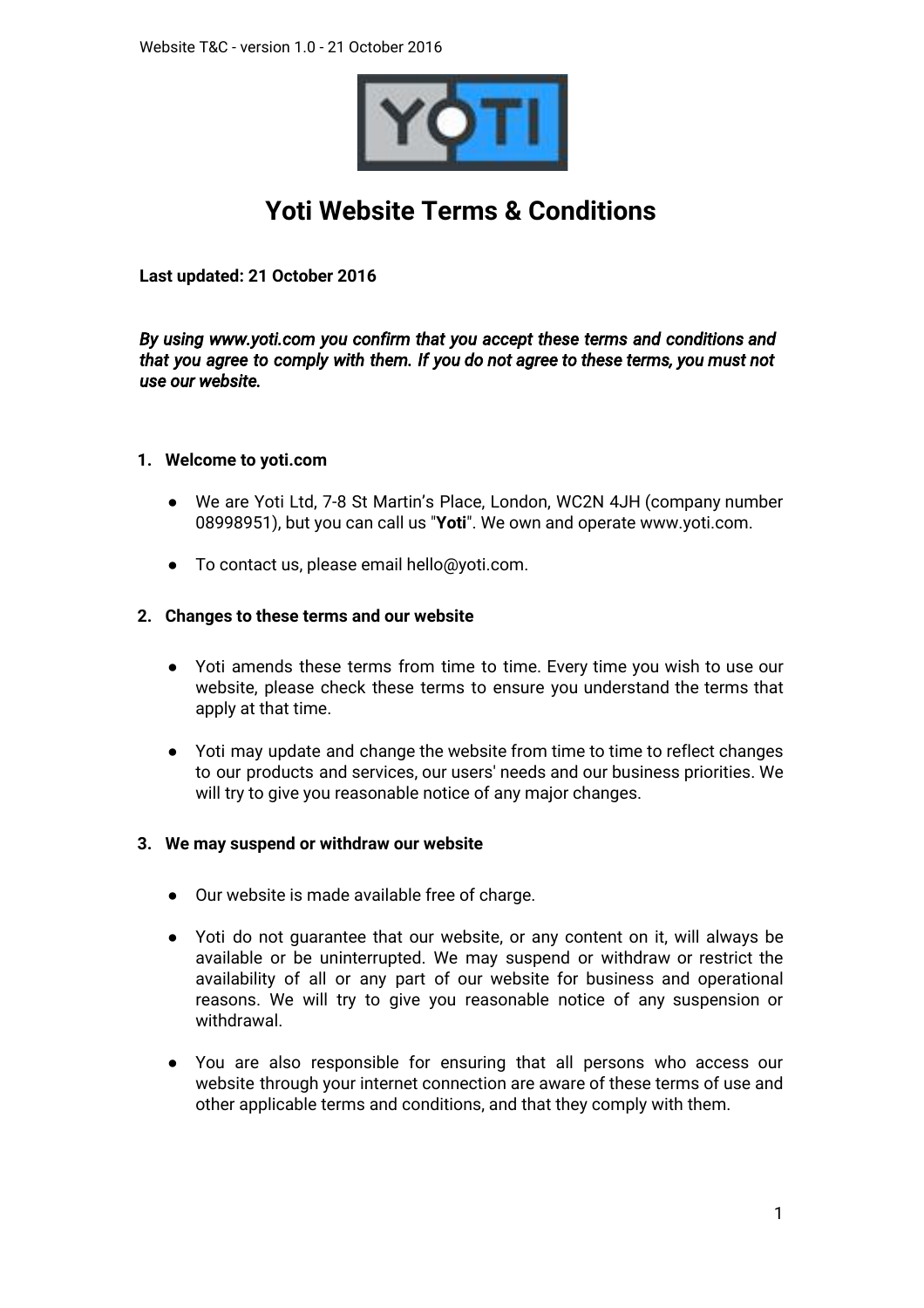#### **4. How you may use material on our website**

- Yoti is the owner or the licensee of all intellectual property rights in our website, and in the material published on it. Those works are protected by copyright laws and treaties around the world. All such rights are reserved.
- Our status (and that of any identified contributors) as the authors of content on our website must always be acknowledged.
- You must not use any part of the content on the Yoti website for commercial purposes without obtaining a licence to do so from us or our licensors.
- You may use the Yoti website only for lawful purposes. You may not use our website:
	- o In any way that breaches any applicable local, national or international law or regulation.
	- o In any way that is unlawful or fraudulent, or has any unlawful or fraudulent purpose or effect.
	- o For the purpose of harming or attempting to harm minors in any way.
	- o To transmit, or procure the sending of, any unsolicited or unauthorised advertising or promotional material or any other form of similar solicitation (spam).
	- o To knowingly transmit any data or send or upload any material, that contains viruses, Trojan horses, worms, time-bombs, keystroke loggers, spyware, adware or any other harmful programmes or similar computer code designed to adversely affect the operation of any computer software or hardware.
- You also agree:
	- o Not to access without authority, interfere with, damage or disrupt:
		- any part of our website;
		- any equipment or network on which our website is stored;
		- any software used in the provision of our website; or
		- any equipment or network or software owned or used by any third party; and
	- o Not to reverse engineer, hack, decompile, copy or adapt any software or other code or scripts forming part of our website.

# **5. Information on this website**

- We make reasonable efforts to update the information on our website, but make no representations, warranties or guarantees, whether express or implied, that the content on our website is accurate, complete or up to date.
- The content on our website is provided for general information only. It is not intended to amount to advice on which you should rely.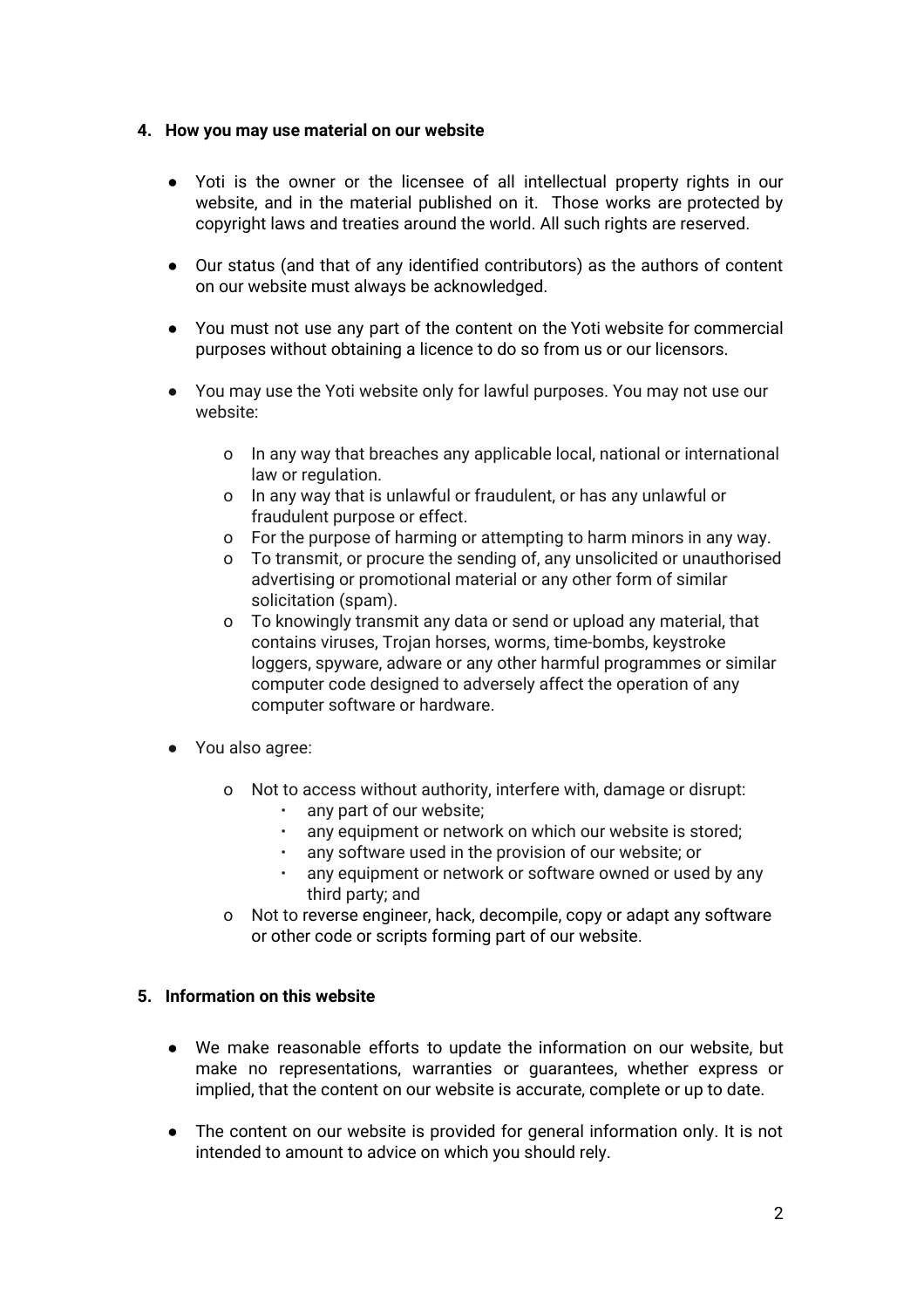#### **6. We are not responsible for websites we link to**

● Where the Yoti website contains links to other websites and resources provided by third parties, these links are provided for your information only. Such links should not be interpreted as approval by us of those linked websites or information you may obtain from them. We have no control over the contents of those websites or resources.

# **7. Our responsibility for loss or damage suffered by you**

Whether you are a consumer or a organisation user:

- We do not exclude or limit in any way our liability to you where it would be unlawful to do so. This includes liability for death or personal injury caused by our negligence or the negligence of our employees, agents or subcontractors and for fraud or fraudulent misrepresentation.
- Different limitations and exclusions of liability will apply to liability arising as a result of the supply of any products or services to you, which will be set out in our Terms and Conditions applicable to those products or services.

If you are an organisation:

- We exclude all implied conditions, warranties, representations or other terms that may apply to our website or any content on it.
- We will not be liable to you for any loss or damage, whether in contract, tort (including negligence), breach of statutory duty, or otherwise, even if foreseeable, arising under or in connection with:
	- use of, or inability to use, our website; or
	- use of or reliance on any content displayed on our website.
	- In particular, we will not be liable for: loss of profits, sales, business or revenue; business interruption; loss of anticipated savings; loss of business opportunity, goodwill or reputation; or any indirect or consequential loss or damage.

If you are a consumer:

- Except as provided for by these or other terms and conditions accepted by you, you agree not to use our website for any commercial or business purposes, and we have no liability to you for any loss of profit, loss of business, business interruption, or loss of business opportunity.
- If defective digital content that we have supplied, damages a device or digital content belonging to you and this is caused by our failure to use reasonable care and skill, we will either repair the damage or pay you compensation. However, we will not be liable for damage that you could have avoided by following our advice to apply an update offered to you free of charge or for damage that was caused by you failing to correctly follow installation